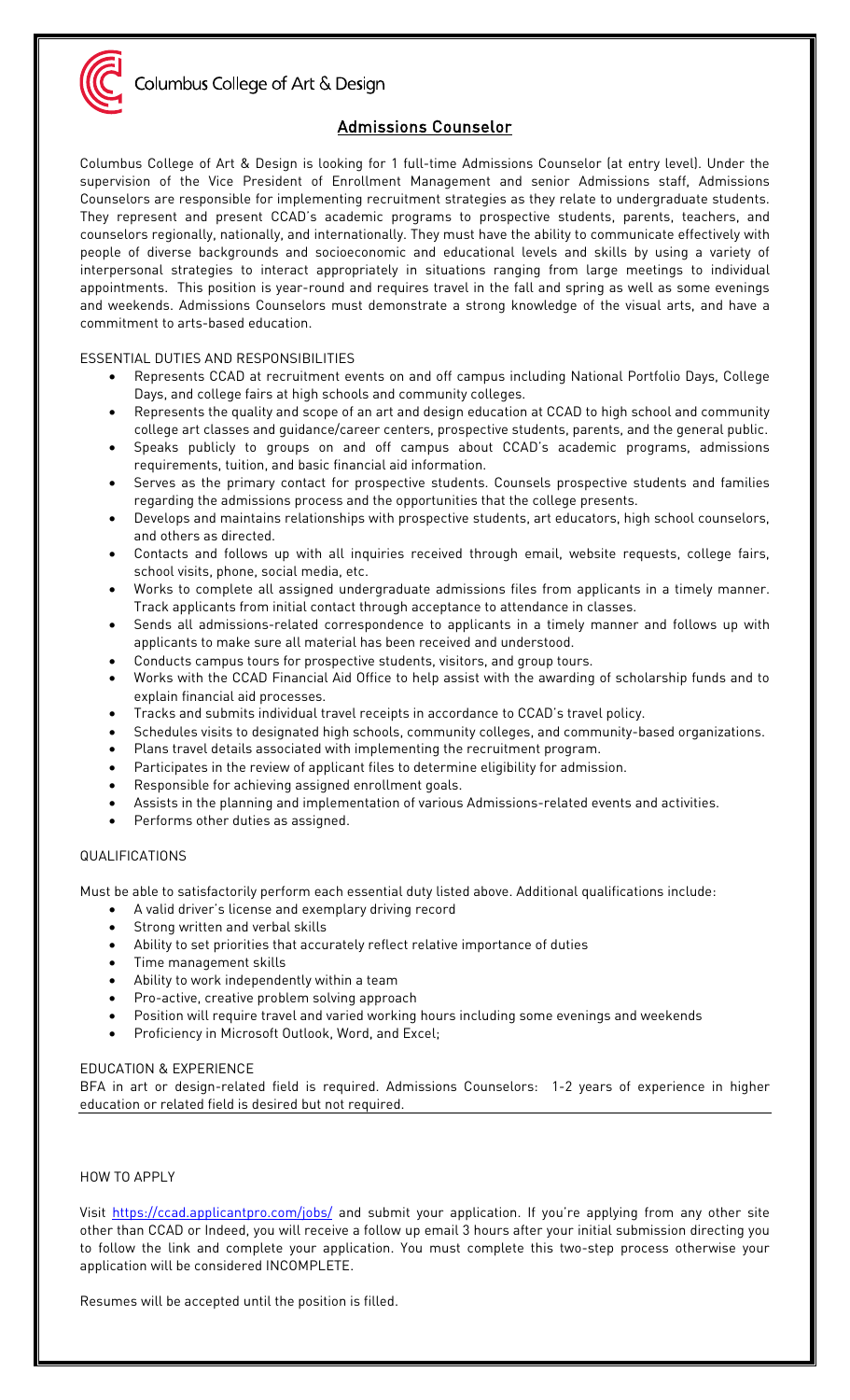#### CCAD Vaccination & Booster Requirement Notice

Columbus College of Art & Design (CCAD) is committed to protecting our students, employees, and our communities from COVID-19. Toward that goal, and in consideration of guidance released by the state of Ohio, the U.S. Centers for Disease Control and Prevention (CDC), and a variety of public health authorities and professional organizations, CCAD is implementing a vaccination & booster requirement policy for its students and employees.

All employees, including on-campus, hybrid, or fully remote status, are required to receive the Covid-19 vaccination and booster shot (if eligible) as determined by CCAD and provide proof of their fully vaccinated/up to date status upon hire.

Reasonable Accommodation: Employees in need of an exemption from this policy requirement due to a medical reason, or because of a sincerely held religious belief, must request a Request for Accommodation form from Human Resources to begin the interactive accommodation process. Accommodation requests will be considered on a case-by-case basis and/or granted where they do not cause CCAD undue hardship or pose a direct threat to the health and safety of others.

Please direct any questions regarding this notice to Human Resources at humanresources accad.edu.

\*CCAD reserves the right to modify, supplement, revise, or rescind any part of this notice as it deems necessary or appropriate with notification..

#### About CCAD:

[Columbus College of Art & Design](https://www.ccad.edu/) teaches a diverse undergraduate and graduate student body in the midst of a thriving creative community in Columbus, Ohio. Founded in 1879, CCAD is one of the oldest private, accredited, and nonprofit art and design colleges in the United States. CCAD offers 11 BFA programs in a variety of visual art and design disciplines, a Master of Fine Arts in Visual Arts, and a Master of Professional Studies in Retail Design that produce graduates equipped to shape culture and commerce at the highest level.

At the core of CCAD is **The CCAD Way, one of Creative Collaboration**, Intentional Inclusivity, and Proven Potential. Our [Core Values](https://www.ccad.edu/about-us/mission-statement) of Respect, Positivity, Inspiration, and Accountability unite us. CCAD's [Presidential](https://www.ccad.edu/presidential-commission-diversity-equity-inclusion)  [Commission on Diversity, Equity & Inclusion](https://www.ccad.edu/presidential-commission-diversity-equity-inclusion) works to help CCAD grow with intention into a more inclusive and equitable institution. Learn more at [ccad.edu.](http://ccad.edu/)

#### About Columbus:

As the 14th largest city in the country and the largest and fastest-growing city in Ohio, [Columbus](https://www.experiencecolumbus.com/) is collaborative, open, and dynamic. Between incredible arts and entertainment, exciting collegiate and professional sports, and a spectacular downtown riverfront of sprawling greenspace, Columbus has something for everyone. Here, you'll find all the culture and amenities you'd expect in a major city, with the friendly and approachable attitude of the Midwest. Franklin County, where Columbus is located, is the epicenter of the state's political, economic, and social presence and is home to 1.3 million residents with a median age of 34. Columbus is a top city for equality and was the recipient of a perfect score from the Human Rights Campaign in 2020. And central Ohio is serious about higher education: the [Columbus region](https://columbusregion.com/skilled-talent/) is home to 52 college and university campuses, with 22,000 annual college graduates. Because CCAD is closely tied to the city's numerous art and design spaces and ever-expanding districts, you'll have plenty of places to experience creativity and showcase your own.